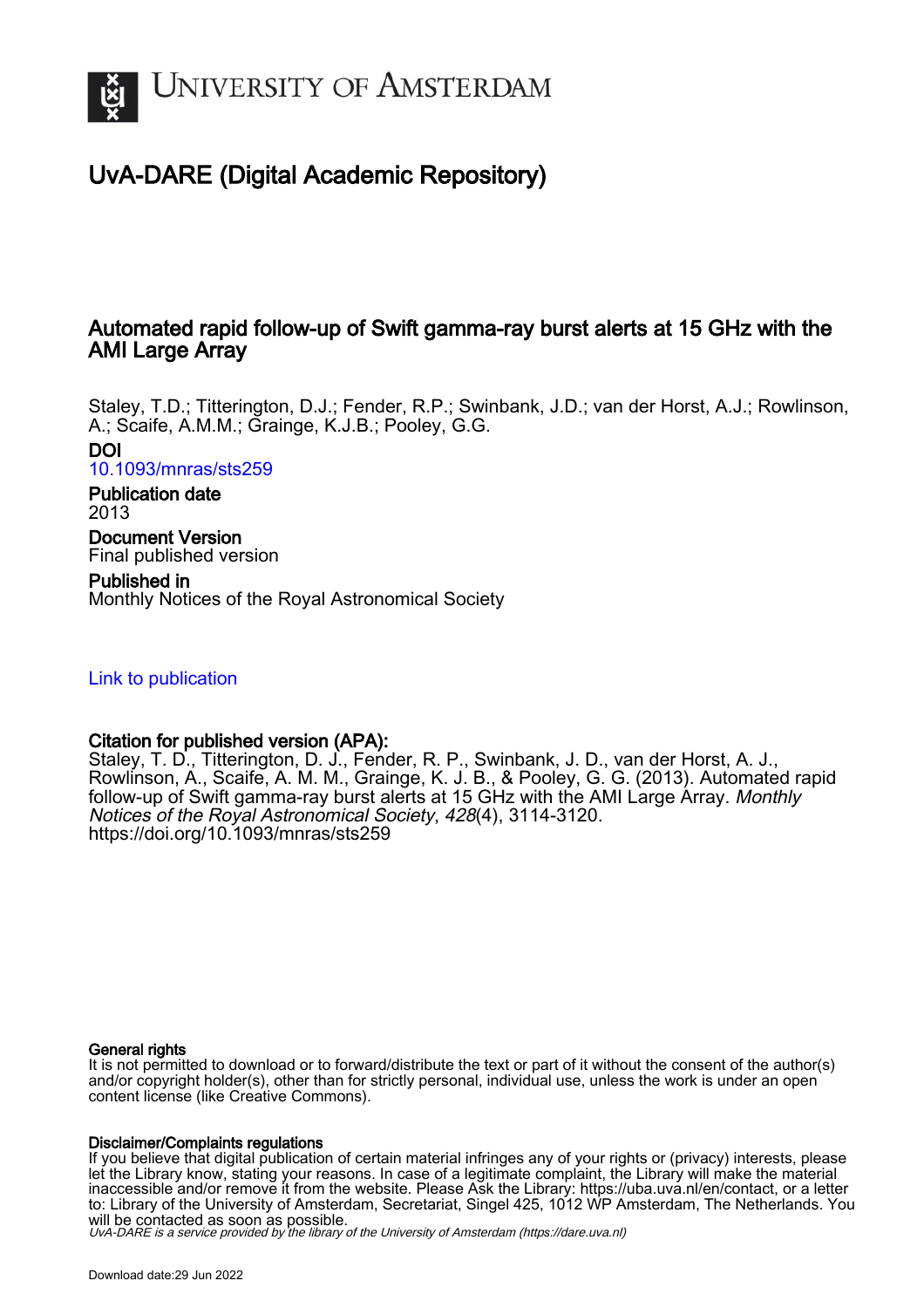# **Automated rapid follow-up of** *Swift* **gamma-ray burst alerts at 15 GHz with the AMI Large Array**

T. D. Staley,  $\rightarrow$  D. J. Titterington, <sup>2</sup> R. P. Fender, <sup>1</sup> J. D. Swinbank, <sup>3</sup> A. J. van der Horst,<sup>3</sup> A. Rowlinson,<sup>3</sup> A. M. M. Scaife,<sup>1</sup> K. J. B. Grainge<sup>2,4</sup> and G. G. Pooley<sup>2</sup>

<sup>1</sup>*School of Physics & Astronomy, University of Southampton, Southampton SO17 1BJ*

<sup>2</sup>*Astrophysics Group, Cavendish Laboratory, 19 J. J. Thomson Avenue, Cambridge CB3 0HE*

<sup>3</sup>*Astronomical Institute Anton Pannekoek, Science Park 904, PO Box 94249, 1090 GE Amsterdam, the Netherlands*

<sup>4</sup>*Kavli Institute for Cosmology Cambridge, Madingley Road, Cambridge CB3 0HA*

Accepted 2012 October 19. Received 2012 October 16; in original form 2012 September 28

#### **ABSTRACT**

We present 15-GHz follow-up radio observations of 11 *Swift* gamma-ray burst (GRB) sources, obtained with the Arcminute Microkelvin Imager Large Array (AMI-LA). The initial follow-up observation for each source was made in a fully automated fashion; as a result four observations were initiated within 5 min of the GRB alert time stamp. These observations provide the first millijansky-level constraints on prolonged radio emission from GRBs within the first hour post-burst. While no radio emission within the first six hours after the GRB is detected in this preliminary analysis, radio afterglow is detected from one of the GRBs (GRB 120326A) on a time-scale of days. The observations were made as part of an ongoing programme to use AMI-LA as a systematic follow-up tool for transients at radio frequencies. In addition to the preliminary results, we explain how we have created an easily extensible automated follow-up system, describing new software tools developed for astronomical transient alert distribution, automatic requesting of target-of-opportunity observations and robotic control of the observatory.

**Key words:** instrumentation: interferometers – methods: miscellaneous – methods: observational – virtual observatory tools – gamma-ray burst: general.

#### **1 INTRODUCTION**

Since the discovery of gamma-ray burst (GRB) afterglow emission at X-ray (Costa et al. 1997), optical (van Paradijs et al. 1997) and radio frequencies (Frail et al. 1997), it has been demonstrated that broad-band observations across the electromagnetic spectrum can be utilized to determine the micro- and macro-physical parameters of the GRB explosion and its immediate environment (e.g. Sari, Piran & Narayan 1998; Wijers & Galama 1999). After the initial detection in gamma-rays and X-rays, rapid follow-up observations are often essential to capture the GRB afterglow in the optical, before it fades. To this end, automated, robotic optical observations from smaller telescopes are now routine (e.g. Akerlof et al. 2003; Wozniak et al. 2005). In contrast, early follow-up observations of GRBs at radio wavelengths are rare (although some attempts have been made, see e.g. Green et al. 1995; Koranyi et al. 1995; Dessenne et al. 1996).

In this paper we explain how we have achieved fully automated rapid follow-up observations of GRB events with the Arcminute Microkelvin Imager Large Array (AMI-LA), a 15-GHz aperture synthesis radio telescope located near Cambridge, UK. A primary beamwidth of 5.5 arcmin and a sensitivity of  $\sim$ 3 mJy s<sup>-1/2</sup> make this an ideal facility for follow-up of the well-localized GRB events observed by the *Swift* Burst Alert Telescope (*Swift*-BAT; Gehrels et al. 2004; Barthelmy et al. 2005).

This paper is structured as follows. First we give the scientific motivation for obtaining early-time radio follow-up observations (Section 2). A brief review of the relevant models for GRB emission is given, focusing upon predictions for radio emission at the time of the gamma-ray emission and within the first few hours thereafter. We then explain how this programme will provide novel data, complementary to existing GRB follow-up catalogues. In Sections 3–5 we describe the AMI-LA, the system we have put in place to initiate automated follow-up and our data reduction techniques. In Section 6, we report on system response times and present 15-GHz light curves. Finally, we describe our plans for further analysis of the AMI-LA data, and possibilities for follow-up with alternative facilities, in Section 7.

<sup>-</sup> E-mail: tim.staley@soton.ac.uk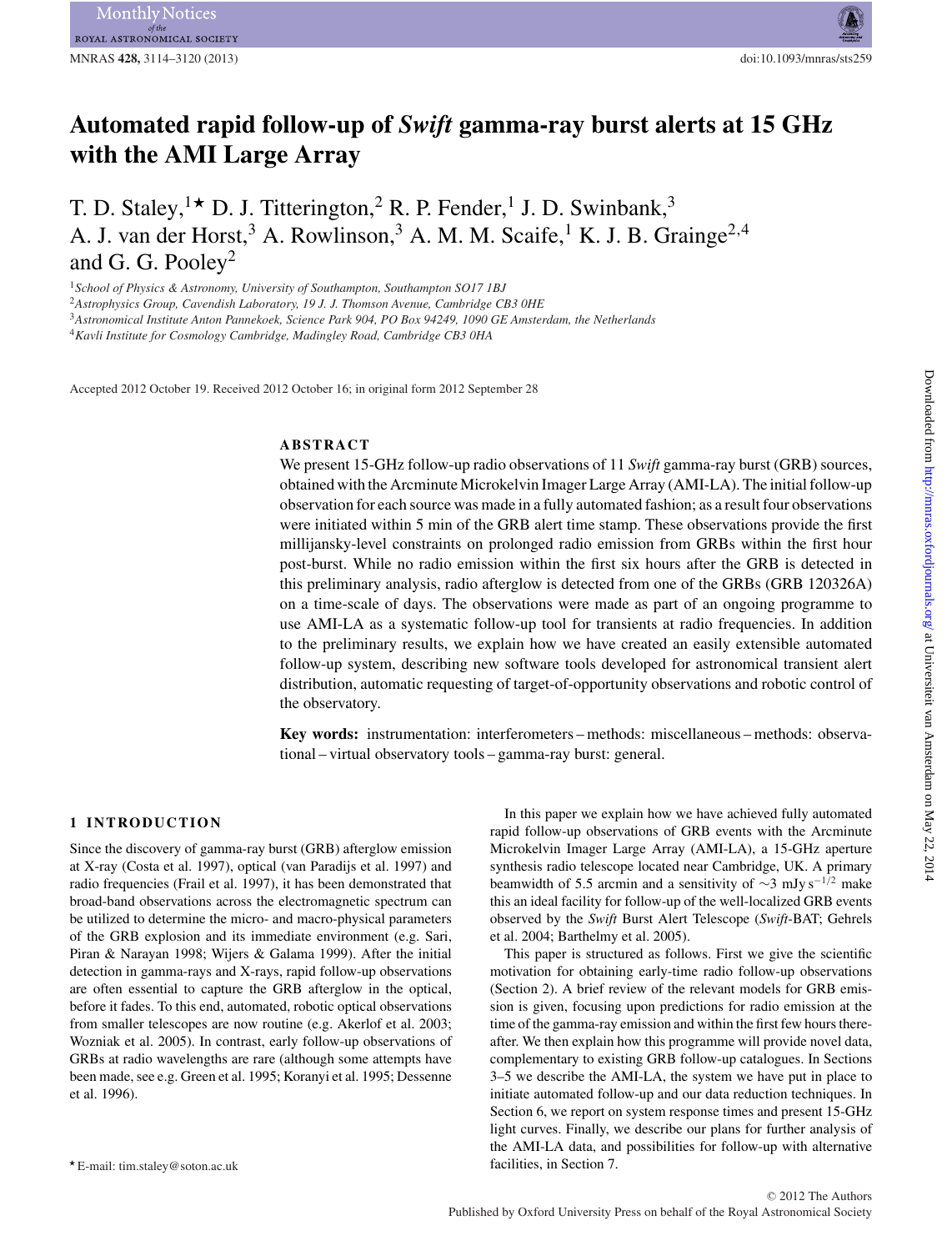### **2 SCIENTIFIC MOTIVATION**

#### **2.1 GRB radio emission at short and long time-scales**

The 'relativistic fireball' is the prevalent model to describe GRB emission across the electromagnetic spectrum. In this model a blast wave propelled by an ultrarelativistic jet ploughs through an external medium. Electrons accelerated by the shock emit synchrotron radiation in the magnetic field, which is also amplified by the shock (Rees & Meszaros 1992; Meszaros & Rees 1997). Radio observations are crucial for pinning down the evolution of the peak flux and two of the three characteristic frequencies of the broad-band synchrotron spectrum: the peak frequency and the synchrotron selfabsorption frequency (with the third one being the cooling-break frequency). The radio emission from the blast wave typically peaks much later than at optical and X-ray wavelengths, on a time-scale of days to weeks depending on the observing frequency (Chandra & Frail 2012), and in some cases can be observed months or even years after the initial GRB explosion (e.g. Frail, Waxman & Kulkarni 2000a; van der Horst et al. 2008). Although radio afterglows are quite faint, with the majority having submillijansky peak fluxes (Chandra & Frail 2012), a large number of these have wellsampled light curves at time-scales from days to years (see Fig. 1).

There are a few GRBs for which the radio observations started within the first day after the gamma-ray trigger, and some resulted in the detection of an early peak (e.g. Kulkarni et al. 1999; Frail et al. 2000b). The favoured explanation for these early radio flares is emission from the 'reverse shock', a phenomenon arising from dynamics at the shock front. As the shell of shocked matter slows and the surrounding medium begins to influence the dynamics, the interaction region becomes bounded by two shock fronts: one propagating into the unshocked external medium ('forward shock') and a second, 'reverse shock' propagating backwards into the relativistic flow (as seen from the flow rest frame; see e.g. Kobayashi, Piran & Sari 1999). This model may be complicated further if there are pre-existing shock fronts in the external medium due to stellar winds (Pe'er & Wijers 2006). Emission from the reverse shock region may give rise to high flux levels across the frequency spectrum at much earlier times than the typical afterglow, and it has been predicted that radio flares due to the reverse shock are more likely to occur within the first hours after the GRB (Melandri et al. 2010).

Although a reverse shock should in principle be formed, the brightness may vary considerably, perhaps resulting in only a small fraction of GRBs displaying radio flares. However, this phenomenon is poorly constrained due to the scarcity of radio observations soon after the prompt gamma-ray emission. With the programme at AMI discussed in this paper we will be able to systematically probe this part of observational parameter space and look for radio flares caused by reverse shock emission. The detections of, or upper limits on, early peaks at radio frequencies are important for putting constraints on the physical parameters of the blast wave, for instance, its energy, the energy in electrons and the magnetic field. Furthermore, they can help solve an outstanding issue in GRB jet formation, namely whether the jet is Poynting flux dominated or a baryonic outflow, by constraining the energy emitted as the relativistic flow begins to interact with the external medium (Piran 2000). This would be most effective in combination with observations constraining very early optical flashes, which have been searched for systematically for some years now (see Roming et al. 2006, and references therein).

Besides the forward shock and reverse shock in GRB jets, there have been predictions of alternative sources of radio emission in



**Figure 1.** GRB radio follow-up delay histograms. Top: a histogram depicting radio observations of GRBs made with the VLA. Light grey bars show counts for all observations, while medium grey bars (overlaid) show counts for the first observation of any given source. Bottom: a close-up depicting the observation counts for initial radio observations of a GRB source undertaken less than 16 h after the burst. Medium grey bars depict VLA observations. Dark grey bars, overlaid, depict observations presented in this paper (there are no catalogued VLA observations within the 30-min period immediately after a burst). Data on VLA observations are reproduced from Chandra & Frail (2012).

the case of short GRBs (those with prompt gamma-ray emission durations of less than ∼2 s; Kouveliotou et al. 1993). One favoured model for short GRBs is the merger of a binary system consisting of two neutron stars or a neutron star and a black hole. These mergers are thought to produce mildly to subrelativistic outflows, resulting in radio emission on time-scales of weeks to years (Nakar & Piran 2011; Piran, Nakar & Rosswog 2012). On shorter time-scales the predictions are more uncertain, one possible outcome being the generation of pulsar-like coherent emission by the rapidly rotating magnetar that is produced shortly after the binary merger (Pshirkov & Postnov 2010).

There may even be unpredicted mechanisms that produce early radio emission, and this follow-up programme will provide a systematic search for these at ∼15 GHz frequencies. Intriguingly, recent observations at 1.4 GHz made with a 12 m single-dish antenna at the Parkes radio observatory have suggested the presence of short coherent bursts of radio emission within the first 20 min after the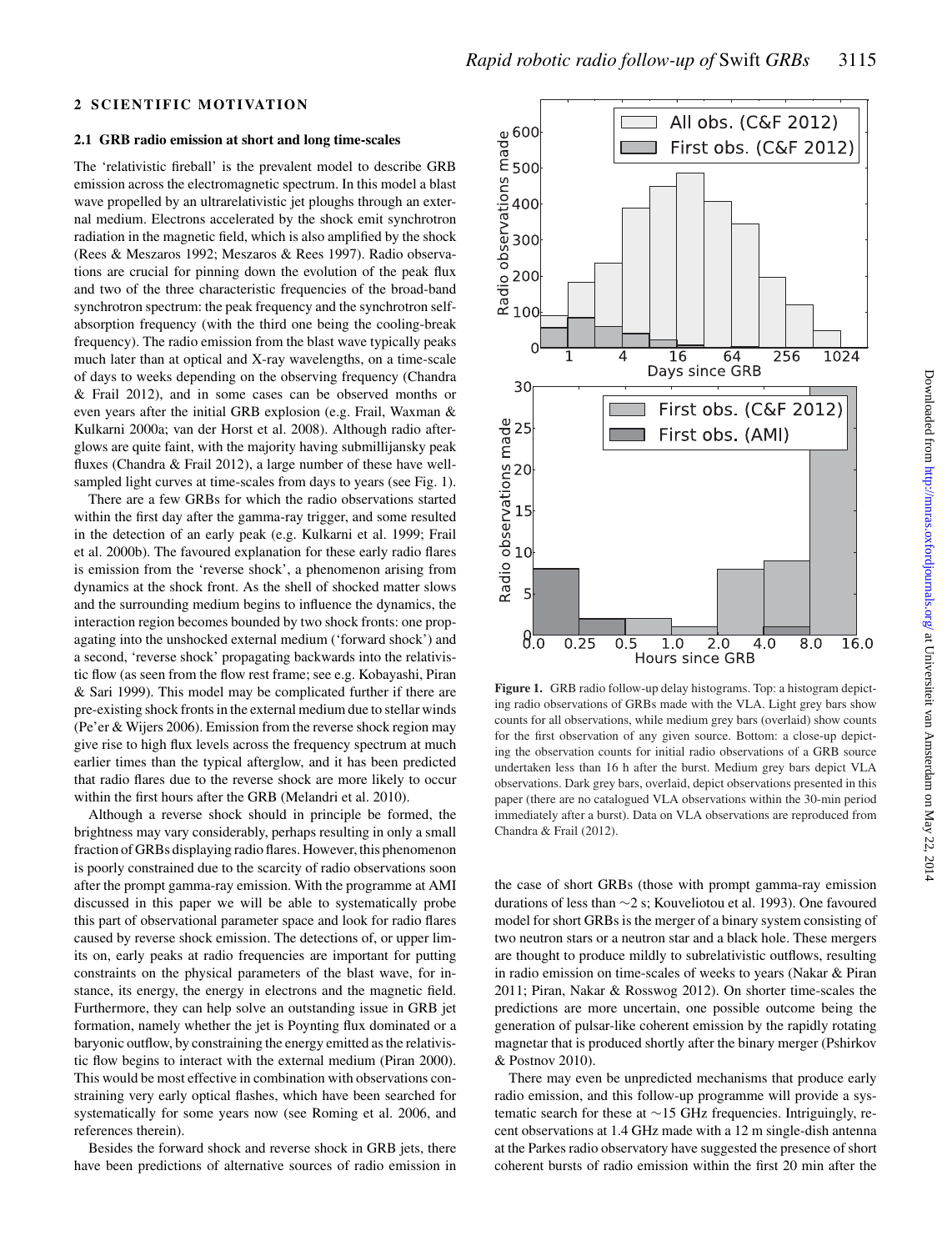GRB onset, hinting at the presence of just such radio phenomena occurring at early times (Bannister et al. 2012).

#### **2.2 Sample sizes and selection bias**

The sample of GRB radio frequency observations presented in Chandra & Frail (2012) – albeit large – is far from complete, being both strongly sensitivity limited and biased due to target selection effects. The observations that have been made, and are still being carried out, at different facilities [e.g. Jansky Very Large Array (JVLA), Westerbork Synthesis Radio Telescope, Australia Telescope Compact Array and Giant Metrewave Radio Telescope] are restricted to a subset of possible GRB triggers due to limited available observing time. Subsequently, only a small fraction of GRBs have been followed up, mostly those that have already shown interesting behaviour in the optical or X-ray bands. The same constraints on observing time also restrict systematic follow-up of GRB nondetections, with a radio non-detection in the first few days after the burst often resulting in no further radio follow-up, despite the fact that the peak flux of the radio emission will often occur at later times.

The recent upgrade of the JVLA allows for much deeper observations, which will help significantly in probing GRB radio afterglows at fainter flux levels. However, the number of GRBs that the JVLA and other facilities will observe is still limited, as illustrated by the fact that of the 11 GRBs observed and reported upon here, only five have been followed up by other radio telescopes (and the observations made known to the follow-up community). Although AMI is not as sensitive as the JVLA, this programme will provide a uniformly selected sample which can be used for comparison with GRB follow-up at other wavelengths. With systematic follow-up we should also detect many 15-GHz radio-afterglow peaks at later times when other observatories have stopped observing.

In summary, after the first year(s) of this project, we will have a uniquely large sample of early time radio observations of GRBs, providing important new constraints on short (minutes to hours) time-scale radio emission. We will also provide a systematically obtained and rapidly reduced data set, flagging up interesting GRBs for deeper observation both with AMI and other observatories as appropriate.

# **3 THE ARCMINUTE MICROKELVIN IMAGER LARGE ARRAY**

The AMI-LA (Zwart et al. 2008) is a synthesis telescope composed of eight equatorially mounted 12.7 m dishes sited at the Mullard Radio Astronomy Observatory at Lord's Bridge, Cambridge. The telescope observes in the band 12.0–17.9 GHz with eight 0.75 GHz bandwidth channels. In practice, the two lowest frequency channels are not generally used due to a lower response in this frequency range and interference from geostationary satellites, which leaves an effective bandwidth of 13.5–17.9 GHz and a central frequency of 15.75 GHz using channels 3–8. After calibration, the phase is generally stable to 5◦ for channels 4–7 and 10◦ for channels 3 and 8. The telescope measures a single linear polarization  $(I + Q)$  and has a flux density sensitivity of  $\simeq 3$  mJy s<sup>-1/2</sup>. Flux density calibration follows the Perley–Butler 2010 scale (R. Perley, private communication). AMI-LA data reduction has been described extensively in previous works (see e.g. Zwart et al. 2008) and the flux calibration is accurate to better than 5 per cent (Scaife et al. 2008; Hurley-Walker et al. 2009). During normal operation, the AMI-LA performs continuous execution of observations scheduled as entries

in a queue, with observing programmes often set up for several days in advance. Implementation of rapid response observing for this GRB study, as part of a new target-of-opportunity capability for AMI, involves automatic insertion of observing requests into the queue, if necessary displacing existing entries or an observation in progress.

## **4 AUTOMATED RESPONSE SYSTEM AND OBSERVING POLICY**

The problem of automated transient detection and follow-up is multifaceted, with potential for detailed focus in many subfields such as detection, classification, resource allocation, etc. For the purposes of this paper we restrict our discussion to three broadly defined subsystems: the distribution network, observation request triggering and the automated telescope response.

#### **4.1 Transient alerts distribution via the VOEvent network**

NASA uses the Gamma-ray Coordinates Network (GCN; Barthelmy et al. 1998) to rapidly distribute information about GRBs from satellites such as *INTEGRAL*, *Swift* and *Fermi*. Until recently, the most common medium was a short piece of plain text conforming to a specified format, distributed via a dedicated central server/client network. While fast and effective for this purpose, this approach will not encompass the range of hierarchical data structures that are envisioned for describing the wealth of transient events detected by a new generation of astronomical facilities such as LO-FAR, Pan-STARRS, *Gaia*, LSST, etc. A robust network of many facilities will also require a more flexible and adaptable distribution model, i.e. one that is largely decentralized.

The VOEvent standard (see footnote;<sup>1</sup> Williams et al. 2006) has been developed with these needs in mind, providing a flexible data format specified as an XML schema. The standard is transport independent (allowing for multiple distribution methods), allows for a distributed network of clients and servers, and has been previously employed by projects such as eStar, the Catalina Real Time Survey and SkyAlert (Allan, Naylor & Saunders 2006; Drake et al. 2009; Williams et al. 2009). GCN has now started distributing VO-Events (S. D. Barthelmy, private communication) using the VO-Event transport protocol,<sup>2</sup> which is an interoperable standard for VOEvent distribution.

We tested two freely available software packages implementing the VOEvent transfer protocol: 'DAKOTA' <sup>3</sup> and 'COMET'.4 Both provide means of generating, distributing and subscribing to streams of VOEvents. For this work, we use COMET, primarily because it is implemented in the PYTHON programming language. The packages are dedicated to efficient and robust networking; processing of the information enclosed in the packets is delegated to an external program of the user's choice. In the current system implementation we monitor for new GRB events via a direct connection to the GCN VOEvents service, and pipe received VOEvents to a custom software package described below.

<sup>1</sup> 'Sky Event Reporting Metadata Version 2.0', Rob Seaman et al., 2011: <http://www.ivoa.net/Documents/VOEvent/index.html>

<sup>2</sup> 'VOEvent Transport Protocol', A. Allan and R. B. Denny: <http://www.ivoa.net/Documents/Notes/VOEventTransport/>

<sup>3</sup> 'DAKOTA', R. B. Denny:<http://voevent.dc3.com>

<sup>4</sup> 'COMET', J. D. Swinbank:<http://comet.transientskp.org>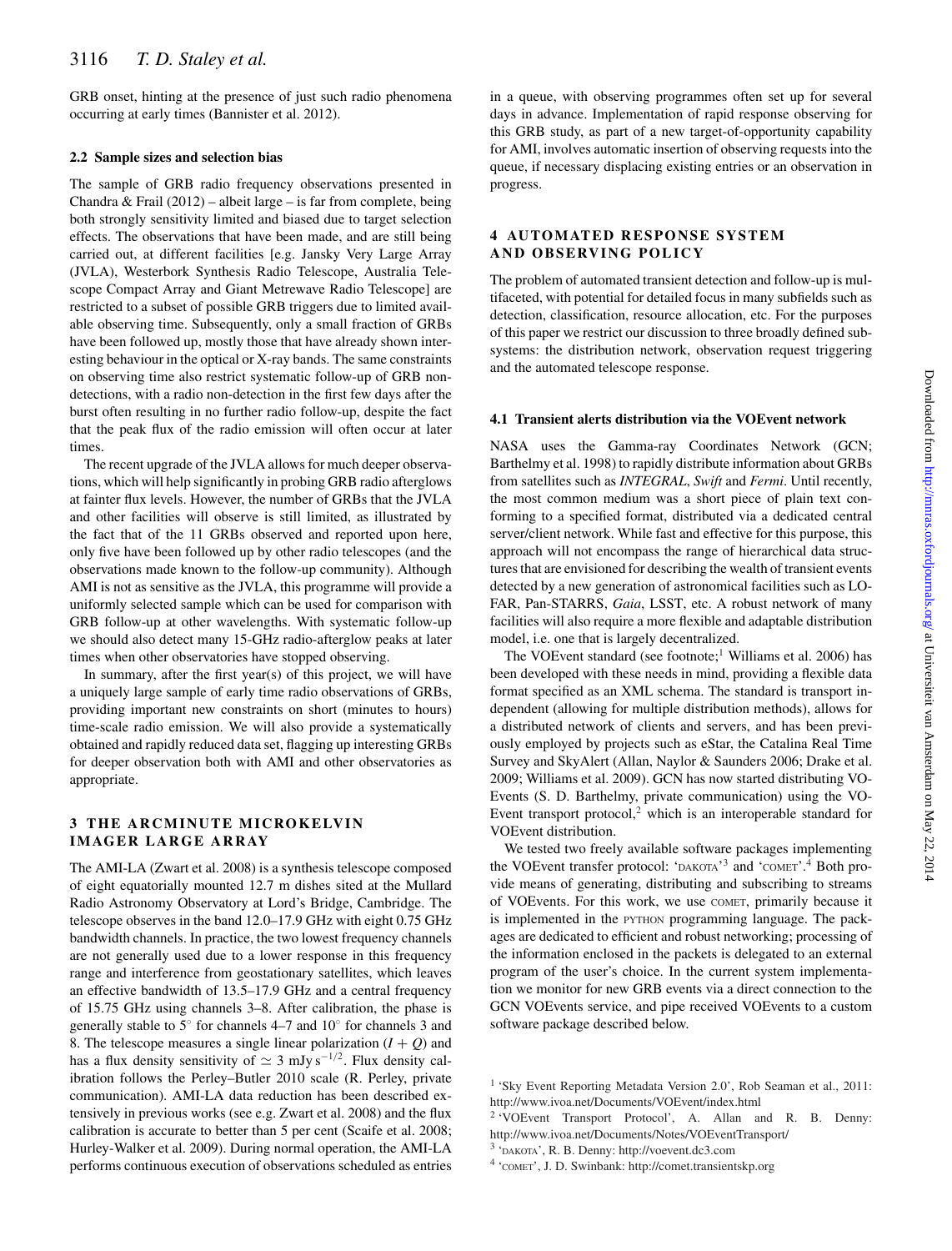#### **4.2 VOEvent monitoring and trigger generation**

The VOEvent identification and response routines were implemented using a PYTHON package written to facilitate such tasks: 'PYSOVO', which is available under an open-source licence from https://github.com/timstaley/pysovo. The package makes it easy for the user to extract information from the VOEvent XML packets, implement decision logic to determine whether an observation request will be triggered, determine whether the source is currently observable from a given observatory, generate requests formatted to custom observatory specifications and send notification e-mails and SMS (i.e. text to mobile phone) alerts to designated recipients. The package is designed to be easily extensible, in order to allow interaction with multiple sources of transient astronomical alerts and multiple follow-up facilities.

For this programme, we perform VOEvent monitoring and trigger generation using instances of COMET and PYSOVO running on a dedicated machine in Southampton. Each VOEvent has an ID string, referred to as an 'International Virtual Observatory Resource Name (IVORN)', which uniquely identifies a VOEvent in much the same way that a URL identifies a resource on the internet. We use a simple filter based on the IVORN to identify the VOEvent information packets pertaining to new *Swift* GRB alerts. Once relevant VO-Events have been identified, the coordinates are extracted, checked against our observation policy and used to generate a specially formatted observation request e-mail which is then sent to an address at the Mullard Radio Astronomy Observatory, Cambridge.

#### **4.3 Automation of the AMI telescope**

At the telescope level, incoming request e-mails to a dedicated account are picked out by an e-mail filter based on the subject line and a template contained in the message body. The request e-mail is then passed to a custom program written to respond to AMI targetof-opportunity requests, 'RQCHECK', running on the AMI-LA control computer. The e-mail is also forwarded to observatory members, who can act as request moderators if necessary.

The 'rqcheck' process validates the e-mail, checking syntax and keyword values, and then proceeds to the following.

(i) Check whether target is currently on-sky and not obscured by the Sun or Moon. Sets start and stop times for the next possible timing within the next 24 h, according to the timing specified in the request (ASAP, next transit or specified sidereal time).

(ii) Find the nearest phase calibrator from Very Long Baseline Array (VLBA)<sup>5</sup> and JVAS (Patnaik et al. 1992) catalogues.

(iii) Check the availability of the telescope, e.g. in the case of priority observing or engineering work.

(iv) Construct an entry for the observing queue. This will always be a standard pointing observation with interleaved calibrator, using the default integration times for either array.

(v) Insert this entry in the queue, displacing any previously scheduled observations if necessary.

(vi) Append the request to a log file.

(vii) Notify the requester of the outcome by reply e-mail.

#### **4.4 Trigger and follow-up policy**

For observations with AMI we employ a naive trigger policy, whereby all *Swift* GRB alerts with a declination above −10° cause an observation request. This simple strategy is optimal in this case as we have access to sufficient observing time to allow systematic follow-up of all *Swift* GRB triggers in the Northern hemisphere. We are employing a logarithmic follow-up schedule for all triggers, observing promptly after the initial burst, after 1–2 d, 3–4 d, one week, two weeks and finally at one month. Follow-up of detected sources will continue to be evaluated manually. Our standard integration time for each observation is currently 1 h.

## **5 DATA REDUCTION AND ANALYSIS**

When undertaking systematic observations such as those entailed by a GRB follow-up programme, it is desirable to have a fully automated reduction and analysis pipeline. With this goal in mind we have developed a procedure requiring minimal human intervention, which we plan to fully automate in the near future.

#### **5.1 Data transfer and image synthesis**

After observations have been made, the raw data are transferred from Cambridge to Southampton for further analysis. The data are then reduced using a procedure scripted in PYTHON which performs the following tasks.

(i) Identifies set of observations pertaining to each GRB.

(ii) Runs the AMI software tool 'reduce' on each observation to perform flagging for interference, shadowing and hardware errors, apply gain calibrations and synthesize the frequency channels to produce calibrated visibility data in *uv*-FITS format.

(iii) Extracts certain metadata which can be used to flag observations of poor quality (e.g. system temperature estimate and RFI flagging percentages).

(iv) Generates images using the casapy 'clean' algorithm, including a 'dirty' map and point spread function (PSF) map, for visual inspection.

#### **5.2 Image time series analysis**

Once a time series of images has been synthesized, these are visually checked for data quality, artefacts and sources coincident with the known GRB position. We then attempt to extract a light curve by running custom source-fitting software developed for LOFAR data analysis (Spreeuw 2010). This allows for source fitting at a known location, in addition to 'blind' source finding and extraction above a given threshold. To ensure that marginal detections are not missed, we use the source-fitting software to attempt an extraction at the location given by the enhanced *Swift* X-Ray Telescope (XRT) reduction (Burrows et al. 2005); except where this is unavailable (e.g. in the case of GRB 120403A) and we resort to the *Swift*-BAT refined position. In the case of a detection, the code attempts to fit an elliptical Gaussian profile, and errors on the fit are calculated according to the formulae of Condon (1997). When no detection is made, we assign an upper limit of three times the image RMS level.

#### **6 RESULTS**

#### **6.1 Response times**

We can estimate system response times by inspecting time stamps on the GCN notices and the AMI observation request logs. The typical response time for a target which is immediately observable with AMI is approximately 5 min from *Swift*-BAT trigger time to AMI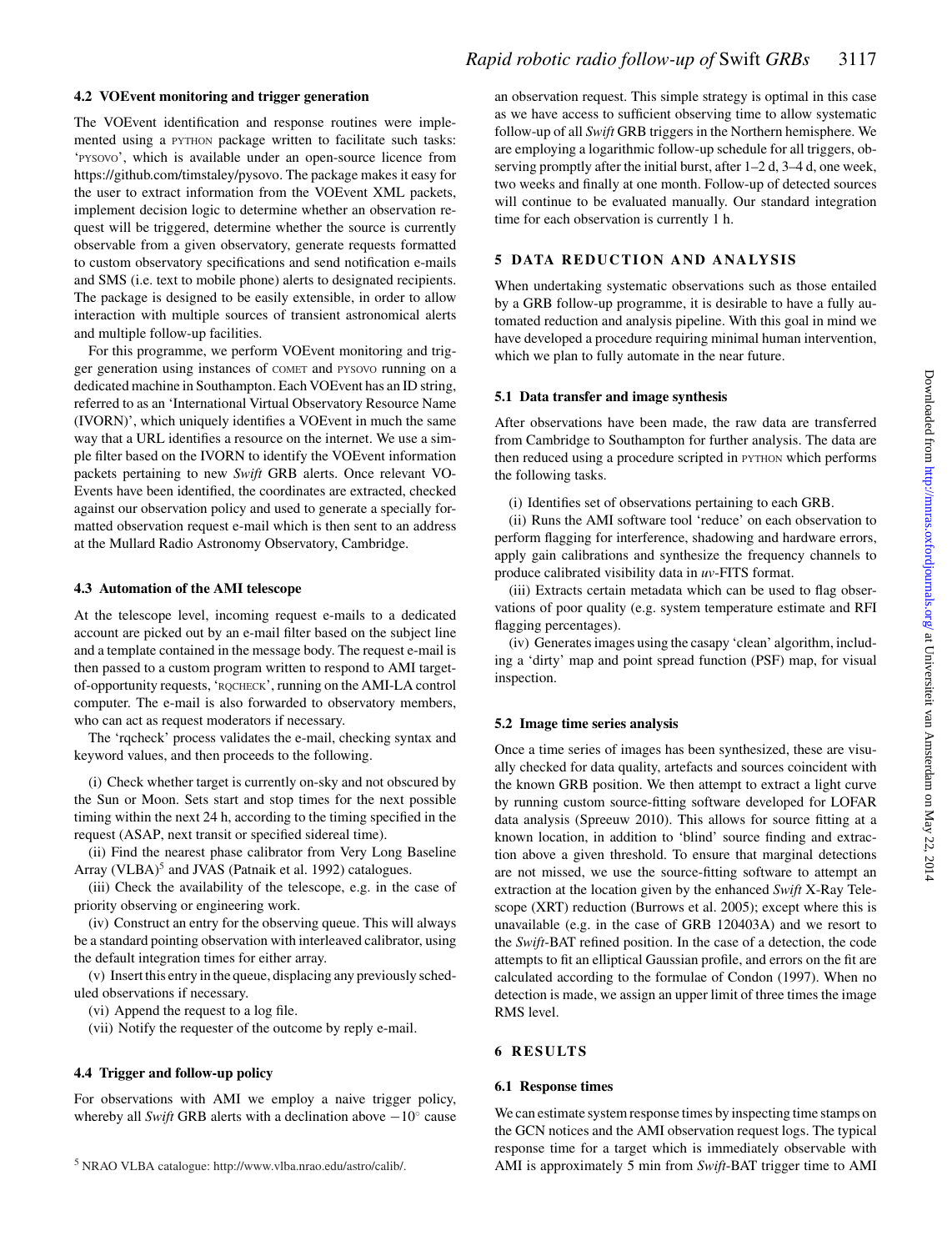**Table 1.** Delay between GRB trigger time stamp and the start time of our initial observation, for each GRB followed up. No radio sources at the position of the GRB were detected at the 3σ level in our preliminary analysis of these data, and we list corresponding upper limits for the flux density averaged over the 1-h observation period. Note that GRB 120326A has a *marginal* detection at 0.337 mJy in the initial observation, ∼7 h after the trigger time stamp.

| <b>GRB ID</b>      | Hours<br>since burst | $3\sigma$ upper limit<br>(mJy) |
|--------------------|----------------------|--------------------------------|
| <b>GRB 120305A</b> | 0.07                 | 0.316                          |
| <b>GRB 120308A</b> | 0.08                 | 0.164                          |
| <b>GRB 120311A</b> | 0.07                 | 0.230                          |
| <b>GRB 120320A</b> | 14.32                | 0.196                          |
| <b>GRB 120324A</b> | 0.07                 | 0.218                          |
| <b>GRB 120326A</b> | 7.37                 | 0.430                          |
| <b>GRB 120403A</b> | 7.48                 | 0.238                          |
| <b>GRB 120404A</b> | 11.32                | 0.223                          |
| <b>GRB 120422A</b> | 6.41                 | 0.616                          |
| <b>GRB 120514A</b> | 50.91                | 0.211                          |
| <b>GRB 120521C</b> | 0.24                 | 0.302                          |

taking data, and we can break this down into contributing factors. First, *Swift* GRB positions are broadcast from GCN, with a typical time delay of 7–30 s after the trigger time (approximately 0.1 s of which is due to GCN – S. Barthelmy, private communication). These are received by our VOEvent node in Southampton, processed, and an e-mail is sent to the AMI control system. Round trip time from NASA-GCN to AMI is consistently 4–6 s, including the time required to authenticate with the e-mail server. Alerts distributed solely via VOEvent transfer protocol will be relayed with an even shorter delay. If the target is on the sky, AMI then begins to slew almost immediately. The maximum slewing speed of the telescope is approximately 15◦ per minute, which means that response times for immediate observation will be of the order of a few minutes; currently a 4-min period is allotted to ensure that the telescope is on source before taking data.



Immediate observations with AMI are not always possible – the telescope may be undergoing maintenance, experiencing unfavourable weather conditions or the source may simply be over the horizon. However, even initial observations delayed by a few hours are faster than the large majority of previously catalogued radio follow-up, as illustrated in Fig. 1.

## **6.2 Radio follow-up light curves**

Delays between each GRB trigger and our initial follow-up observation, and corresponding  $3\sigma$  upper limits on the flux density, are given in Table 1. We detect a radio afterglow with confidence level above  $5\sigma$  for GRB 120326A, as shown in Fig. 2. The remaining 10 have light curves consistent with non-detection. Specifically, in this preliminary analysis we do not detect any radio emission from the five GRBs observed within the first six hours post-GRB trigger. This places upper limits of less than 1 mJy on the 15-GHz flux density averaged over the 1-h observation period, but only weakly constrains possible emissions on much shorter time-scales. More detailed analysis of the data and upper limits is planned for future work, as discussed in Section 7. A full listing of all observations is given in Appendix A. The BAT and BAT-XRT light curves shown in Fig. 2 were obtained from the automated burst analyser page at the UK *Swift* Science Data Centre website (Evans et al. 2010) using  $4\sigma$  significance bins and plotting the observed flux density at 10 keV.

# **7 DISCUSSION AND FUTURE WORK**

In summary, this paper presents the first results from our programme of GRB follow-up observations using AMI-LA, demonstrating the success of the fully automated rapid-response follow-up system we have developed. Future observations will provide the first large sample of early-time radio observations of GRBs, placing tight constraints on theoretical models, while our monitoring strategy will result in a sample of radio afterglows unbiased by selection effects.

**Figure 2.** Light curves for GRB 120326A. Left: *Swift*-BAT and XRT measurements of the gamma- and X-ray emission. Right: radio-afterglow light curve. Star points with error bars represent 15-GHz observations made with AMI as part of this programme. Circle points represent  $3\sigma$  blind detection thresholds – a connecting dashed line is overplotted to guide the eye. The diamond point at 5.45 d represents a JVLA detection at 22 GHz reported via GCN circulars (Laskar et al. 2012). Vertical dashed line in both plots represents the time at which AMI first started taking data on the GRB source position. Note that GRB 120326A was observed after a much longer delay than is possible with the automated response system (∼7 h rather than the typical 5 min).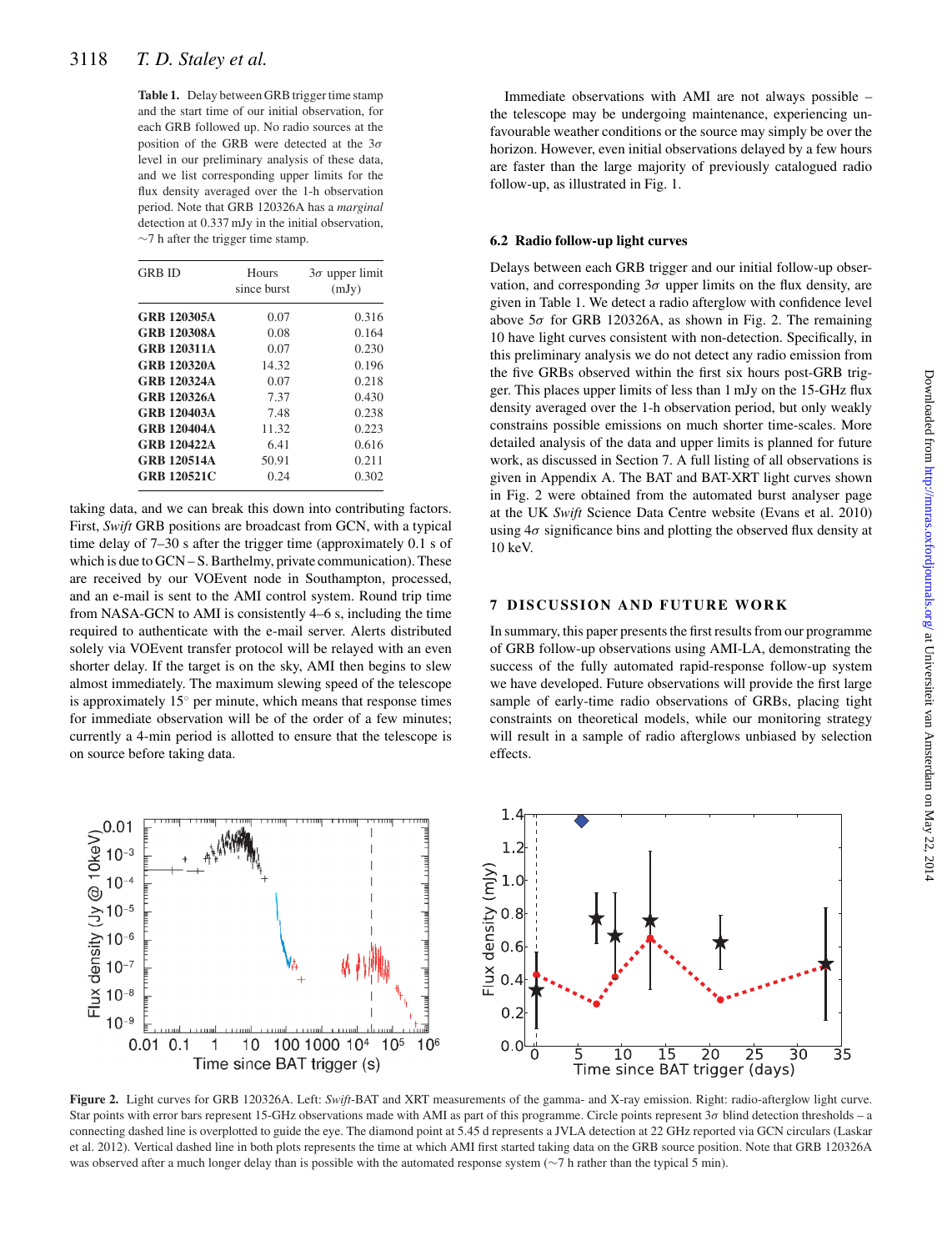There are a number of enhancements to the AMI-LA response system we hope to implement in the near future. These include the following.

(i) Notifying the wider astronomical community when AMI-LA follow-up observations have been made, both through the NASA-GCN and the VOEvent network.

(ii) Continued refinement of the data reduction process, including automated data transfer and initiation of the data reduction process. We will also implement time-slicing and analysis of the data on time-scales shorter than 1 h, to look for short-duration, high-intensity emission. This is a particularly exciting avenue of investigation given recent results reported in Bannister et al. (2012).

(iii) Automated discovery and user notification of GRB afterglow candidates, to enable rapid human intervention and detailed follow-up.

We note that a human-verified data set of modest size such as this provides an excellent test bed for automated transient detection and classification tools. We are working closely with the LOFAR Transients Key Project team on software to this end (Fender et al. 2006; Swinbank et al. 2011), and intend to employ it to automate much of the data curation currently done manually in the course of these follow-up observations.

This work was made possible in part through European Research Council (ERC) funding for the 4 Pi Sky project. $6$  In a wider context, this work provides a first step towards the longer term goals of that project, such as automated data reduction and distribution of *machine readable* data products (not just notifications) to the astronomical transients community, and use of such data products to enable rapid, automated decisions on allocation of telescope resources for transient follow-up.

It is hoped that the software described in this paper will be useful to the wider astronomical transients community in working towards these aims. We also plan to implement follow-up protocols in collaboration with other observatories. Notably, we are collaborating with the LOFAR-UK station (Fender 2010) which will provide extremely rapid response due to the way in which LOFAR stations are made up of phased arrays (and hence have no moving parts). We plan to start taking data with LOFAR-UK in the near future.

#### **ACKNOWLEDGMENTS**

This work makes use of GRB alerts supplied via NASA GCN, and of data supplied by the UK *Swift* Science Data Centre at the University of Leicester. We thank the staff of the Mullard Radio Astronomy Observatory for their assistance in the commissioning and operation of AMI, which is supported by Cambridge University and the STFC. We also thank Poonam Chandra for supplying the delay times of observations in the Chandra & Frail (2012) catalogue. This project was funded in part by European Research Council Advanced Grant 267697 '4  $\pi$  sky: Extreme Astrophysics with Revolutionary Radio Telescopes'.

## **REFERENCES**

- Akerlof C. W. et al., 2003, PASP, 115, 132
- Allan A., Naylor T., Saunders E. S., 2006, Astron. Nachr., 327, 767
- Bannister K. W., Murphy T., Gaensler B. M., Reynolds J. E., 2012, ApJ, 757, 38
- <sup>6</sup> <http://www.4pisky.soton.ac.uk>
- Barthelmy S. D. et al., 1998, in Meegan C. A., ed., AIP Conf. Ser. 428, Fourth Huntsville Gamma-Ray Bursts Symposium. Am. Inst. Phys., New York, p. 99
- Barthelmy S. D. et al., 2005, Space Sci. Rev., 120, 143
- Burrows D. N. et al., 2005, Space Sci. Rev., 120, 165
- Chandra P., Frail D. A., 2012, ApJ, 746, 156
- Condon J. J., 1997, PASP, 109, 166
- Costa E. et al., 1997, Nat, 387, 783
- Dessenne C. A.-C. et al., 1996, MNRAS, 281, 977
- Drake A. J. et al., 2009, ApJ, 696, 870
- Evans P. A. et al., 2010, A&A, 519, 102
- Fender R. P., 2010, in Venturi T., ed., Proceedings of Science 10th European VLBI Network Symposium and EVN Users Meeting: VLBI and the New Generation of Radio Arrays, p. 49
- Fender R. P. et al., 2006, in Belloni T., ed., VI Microquasar Workshop: Microquasars and Beyond, Vol. MQW6, Proceedings of Science, p. 104
- Frail D. A., Kulkarni S. R., Nicastro L., Feroci M., Taylor G. B., 1997, Nat, 389, 261
- Frail D. A., Waxman E., Kulkarni S. R., 2000a, ApJ, 537, 191
- Frail D. A. et al., 2000b, ApJ, 538, L129
- Gehrels N. et al., 2004, ApJ, 611, 1005
- Green D. A. et al., 1995, Ap&SS, 231, 281
- Hurley-Walker N. et al., 2009, MNRAS, 396, 365
- Kobayashi S., Piran T., Sari R., 1999, ApJ, 513, 669
- Koranyi D. M., Green D. A., Warner P. J., Waldram E. M., Palmer D. M., 1995, MNRAS, 276, L13
- Kouveliotou C., Meegan C. A., Fishman G. J., Bhat N. P., Briggs M. S., Koshut T. M., Paciesas W. S., Pendleton G. N., 1993, ApJ, 413, L101
- Kulkarni S. R. et al., 1999, ApJ, 522, L97
- Laskar T., Zauderer A., Berger E., 2012, GCN Circ., 13181
- Melandri A. et al., 2010, ApJ, 723, 1331
- Meszaros P., Rees M. J., 1997, ApJ, 476, 232
- Nakar E., Piran T., 2011, Nat, 478, 82
- Patnaik A. R., Browne I. W. A., Wilkinson P. N., Wrobel J. M., 1992, MNRAS, 254, 655
- Pe'er A., Wijers R. A. M. J., 2006, ApJ, 643, 1036
- Piran T., 2000, Phys. Rep., 333, 529
- Piran T., Nakar E., Rosswog S., 2012, The Electromagnetic Signals of Compact Binary Mergers, preprint (arXiv:1204.6242P)
- Pshirkov M. S., Postnov K. A., 2010, Ap&SS, 330, 13
- Rees M. J., Meszaros P., 1992, MNRAS, 258, 41P
- Roming P. W. A. et al., 2006, ApJ, 652, 1416
- Sari R., Piran T., Narayan R., 1998, ApJ, 497, L17
- Scaife A. M. M. et al., 2008, MNRAS, 385, 809
- Spreeuw J., 2010, PhD thesis, Astronomical Institute Anton Pannekoek  $(IAP)$
- Swinbank J., Accomazzi A., Mink D. J., Rots A. H., 2011, in Evans I. N., ed., Astronomical Data Analysis Software and System XX, Vol. 442. Astronomical Society of the Pacific, p. 313
- van der Horst A. J. et al., 2008, A&A, 480, 35
- van Paradijs J. et al., 1997, Nat, 386, 686
- Wijers R. A. M. J., Galama T. J., 1999, ApJ, 523, 177
- Williams R. D., Seaman R., Arviset C., Ponz D., Enrique S., 2006, in Gabriel C., ed., Astronomical Data Analysis Software and System XV, Vol. 351. Astronomical Society of the Pacific, p. 637
- Williams R. D., Djorgovski S. G., Drake A. J., Graham M. J., Mahabal A., Durand D., Dowler P., 2009, inBohlender D. A., ed., Astronomical Data Analysis Software and System XVIII, Vol. 411. Astronomical Society of the Pacific, p. 115
- Wozniak P. R., Vestrand W. T., Wren J. A., White R. R., Evans S. M., Casperson D., 2005, ApJ, 627, L13
- Zwart J. T. L. et al., 2008, MNRAS, 391, 1545

#### **APPENDIX A: TABLE OF OBSERVATIONS**

A full list of all AMI-LA 15-GHz observations presented in this paper is given in Table A1.